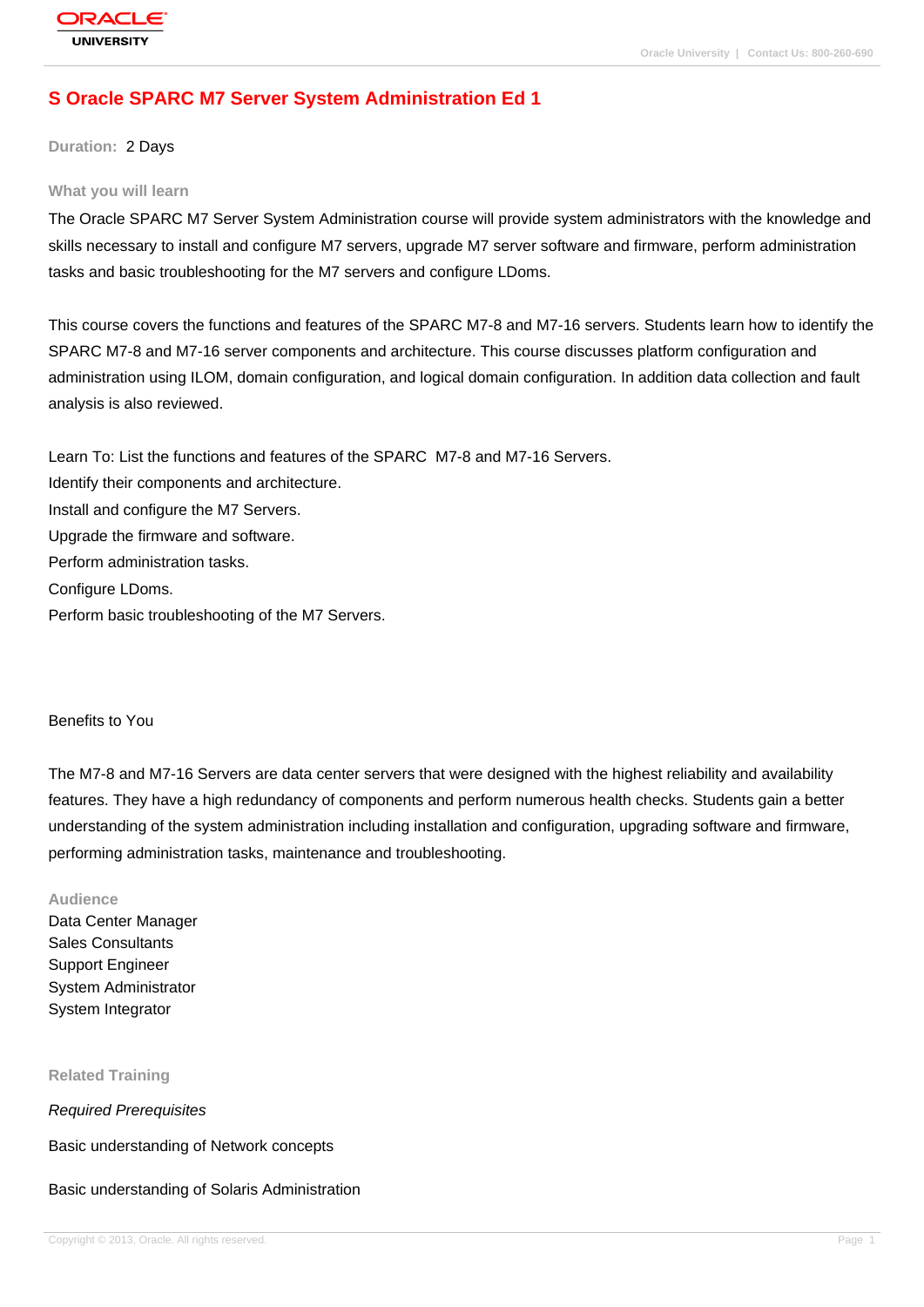#### Some basic Server Management experience

Students should have knowledge and experience with SPARC Series M servers, ILOM, Solaris, network administration and virtualization

Oracle Solaris 11 System Administration Ed 5

#### **Course Objectives**

List the functions and features of the SPARC M7-8 and M7-16 Servers

Identify their components and architecture

Install and configure the M7 Servers

Upgrade the firmware and software

Perform administration tasks

Configure LDoms

Perform basic troubleshooting of the M7 Servers

**Course Topics**

### **Introduction**

Main components that comprise the M7-8 and M7-16 servers Comparison with previous products Hardware features Software features M7-8 and M7-16 server descriptions Functions and features of the M7-8 and M7-16 servers RAS features of these Servers with comparison to previous products

## **Platform Configuration and Administration using ILOM**

Differences between ILOM and the previous server's service processor Functions of the SPs, SPPs, and SPMs ILOM's key functions, features, and highlights Compare the available physical network configurations Changes in the ILOM CLI within the Simplified Data Mode (SDM) Changes in the ILOM BUI within the Simplified Data Mode (SDM) Dual SP behavior Identify the chassis using ILOM

# **Domain Configuration** Characteristics of a physical domain Locate the physical domains and Domain Configuration Units in the M7-8 and M7-16 systems Allocate DCUs to a domain Power on a domain